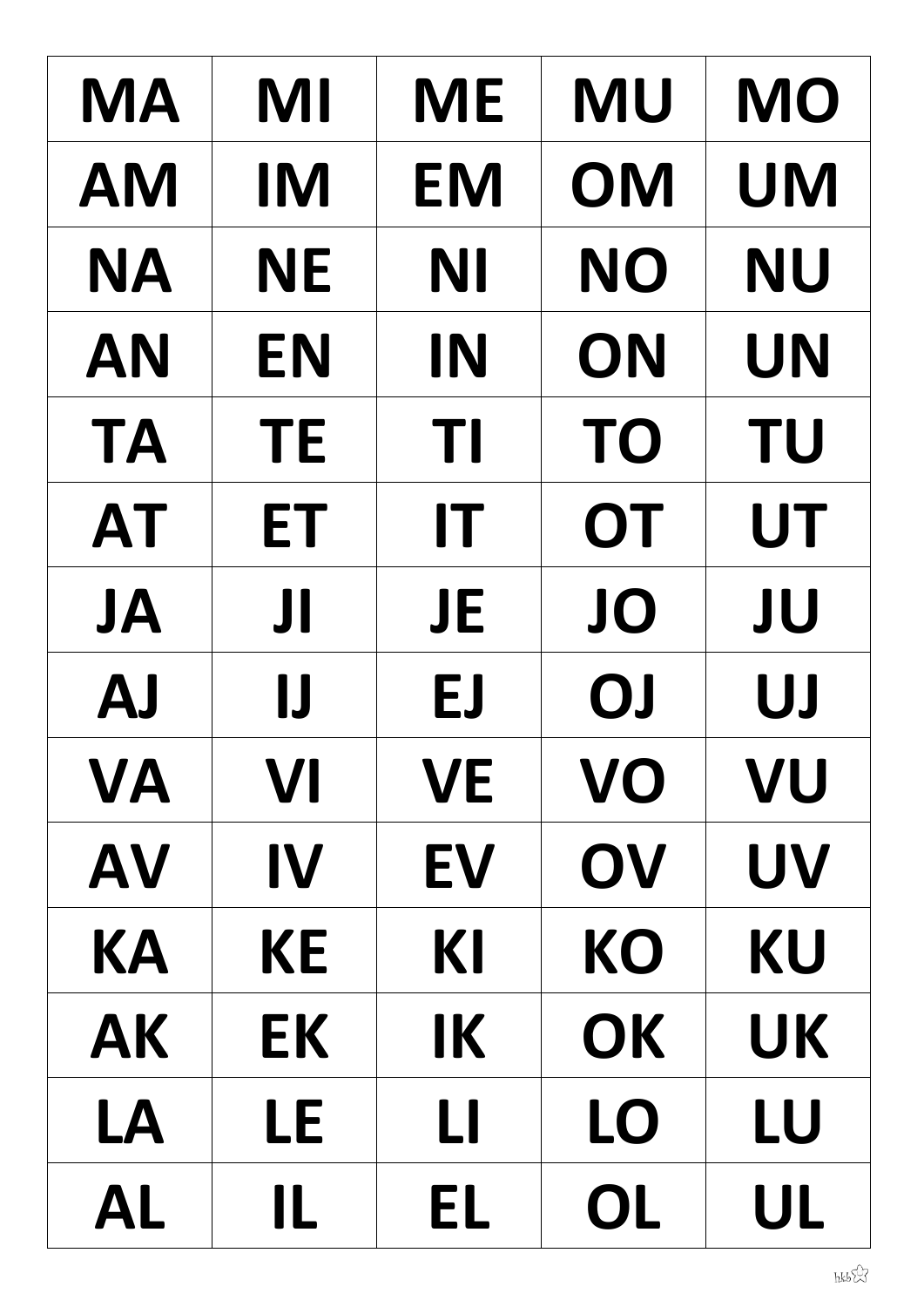| RA        | RE        | RI        | <b>RU</b> | <b>RO</b> |
|-----------|-----------|-----------|-----------|-----------|
| <b>AR</b> | ER        | <b>IR</b> | <b>UR</b> | OR        |
| DA        | DE        | DI        | <b>DU</b> | DO        |
| AD        | ED        | ID        | OD        | <b>UD</b> |
| <b>CA</b> | <b>CE</b> | CI        | CO        | CU        |
| <b>AC</b> | EC        | IC        | OC        | UC        |
| ŠA        | ŠE        | ŠI        | ŠO        | ŠU        |
| AŠ        | EŠ        | IŠ        | OŠ        | UŠ        |
| PA        | <b>PE</b> | PI        | PO        | <b>PU</b> |
| <b>AP</b> | EP        | <b>IP</b> | <b>OP</b> | <b>UP</b> |
| BA        | ΒE        | Bl        | BO        | BU        |
| <b>AB</b> | EB        | <b>IB</b> | <b>UB</b> | <b>OB</b> |
| HA        | HE        | HI        | HO        | HU        |
| AH        | EΗ        | IH        | OH        | UH        |